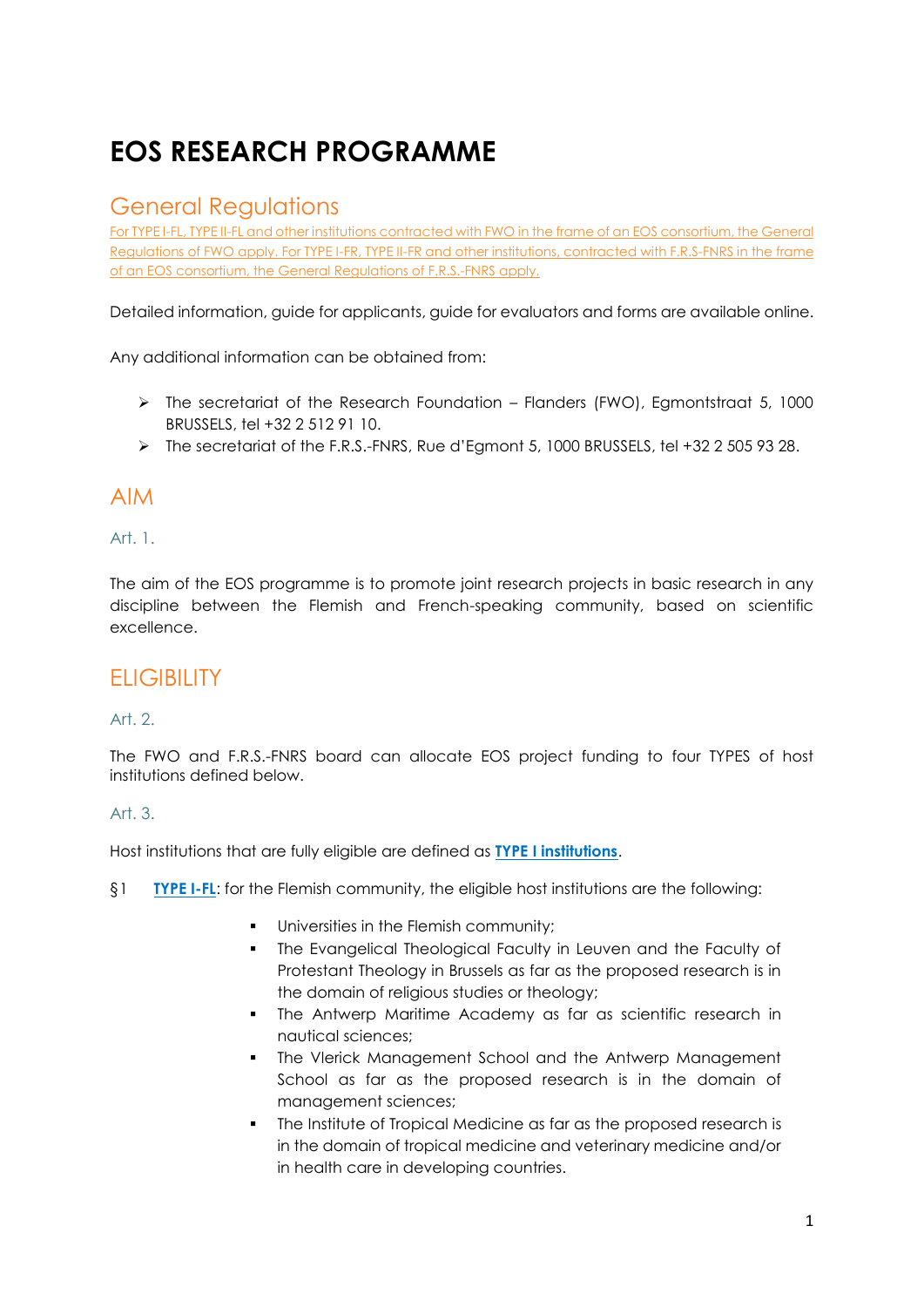TYPE I-FL principal investigators and the spokesperson-coordinator of the consortium should have one of the underneath listed permanent remunerated appointments of minimum 10% to one of the above listed institutions in the Flemish community.

- Independent academic staff member at a university in the Flemish community;
- **Research director of FWO;**
- Designated beneficiary of an ERC Grant:
- Designated beneficiary of an Odysseus II grant with a university in the Flemish community as host institution;
- (Associated) professor or (full) professor affiliated to the Antwerp Maritime Academy and holder of a PhD, if the application is related to research in nautical sciences;
- (Associated) professor or (full) professor (or appointed in a position with an equivalent English title) at the Vlerick Management School and holder of a PhD, if the application is related to research in management sciences;
- (Associated) professor or (full) professor affiliated to the Antwerp Management School and holder of a PhD, if the application is related to research in management sciences;
- (Associated) professor or (full) professor at the Institute of Tropical Medicine and holder of a PhD;

Or:

**Independent academic staff member with a remunerated** appointment of 5% at a university in the Flemish community and with an appointment as (assistant) clinical head or an equal function in a university hospital.

In addition, TYPE I-FL principal investigators and the spokesperson-coordinator of the consortium should have a minimal total appointment of 80% at a research institution in the Flemish Community.

TYPE I-FL co-supervisors have to be researchers of at least postdoctoral level, with a remunerated appointment at a TYPE I-FL host institution.

If the requirements set out here are not met at the time of the application, the applicant needs to prove that this will be the case at the start of the EOS project. Moreover, the appointment of the principal investigator and co-supervisor must fully cover the duration of the EOS research project applied for.

- §2 **TYPE I-FR**: for the French-speaking community, the eligible host institutions are the following:
	- **The six French-speaking universities from the French-speaking** community.

TYPE I-FR principal investigators and the spokesperson-coordinator of the consortium should be a permanent researcher of F.R.S.-FNRS (chercheur qualifié, maître de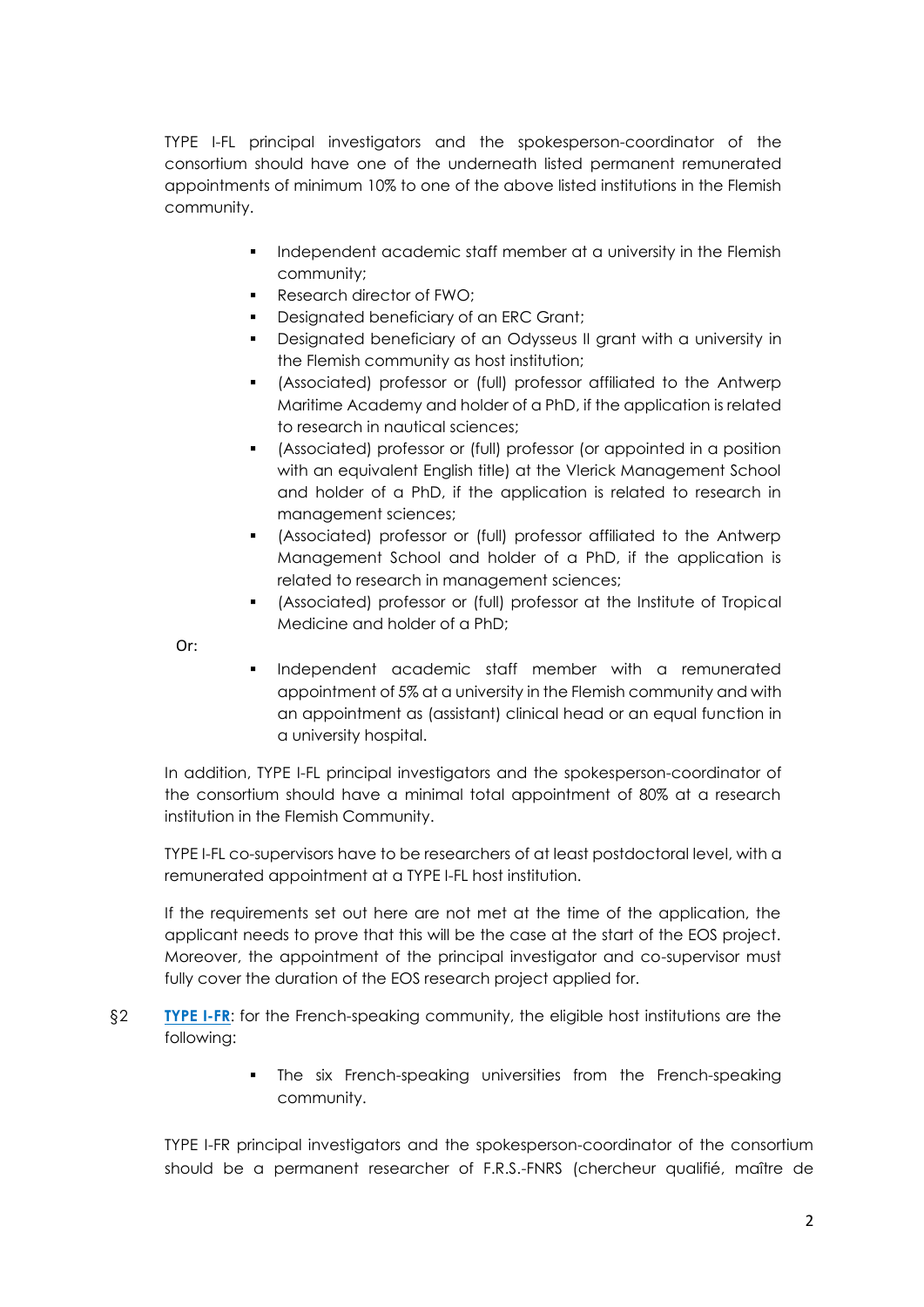recherches or directeur de recherches), or hold a tenure track position (or an assimilated position including pending tenure track) within one of the research institutions from the French-speaking community.

The applicant should not have reached retirement at the starting date of the project. If the applicant reaches the age of retirement in the course of the project, he/she should precisely describe in the proposal how the handover will be managed.

### Art. 4

Research institutions of the Flemish and French-speaking community that are not comprised under Art 3. and are not considered as a federal research institution, are eligible for EOS funding and are defined as **TYPE II institutions**.

- §1 **TYPE II-FL:** The following research institutions of the Flemish community are eligible:
	- **Institute for Agricultural and Fisheries Research (ILVO);**
	- Research Institute for Nature and Forest (INBO);
	- **Interuniversity Microelectronics Center (IMEC):**
	- **Royal Museum of Fine Arts Antwerp (KMSKA);**
	- Royal Conservatory of Antwerp;
	- **Royal Conservatory of Brussels;**
	- Royal Zoological Society Antwerp (KMDA);
	- **Museum of Contemporary Art Antwerp (MuHKA);**
	- Botanic Garden Meise;
	- Flemish Institute for Biotechnology (VIB);
	- Flemish Institute for Technological Research (VITO);
	- Flemish School of Arts;
	- Flanders Make;
	- Flanders Marine Institute.

TYPE II-FL principal investigators should have obtained a PhD and have a permanent remunerated appointment of at least 10% to one of the above listed TYPE II-FL institutions.

TYPE II-FL co-supervisors have to be researchers of at least postdoctoral level, with a remunerated appointment at one of the above listed TYPE II-FL institutions.

If the requirements set out here are not met at the time of the application, the applicant needs to prove that this will be the case at the start of the EOS project. Moreover, the appointment of the principal investigator and co-supervisor must fully cover the duration of the EOS research project applied for.

- §2 **TYPE II-FR:** The following research institutions of the French-speaking community are eligible:
	- **Centre Wallon de Recherches Agronomiques (CRA-W);**
	- **Institut de Recherches Microbiologiques Jean-Marie Wiame (I.R.M.W.);**
	- **Musée Royal de Mariemont.**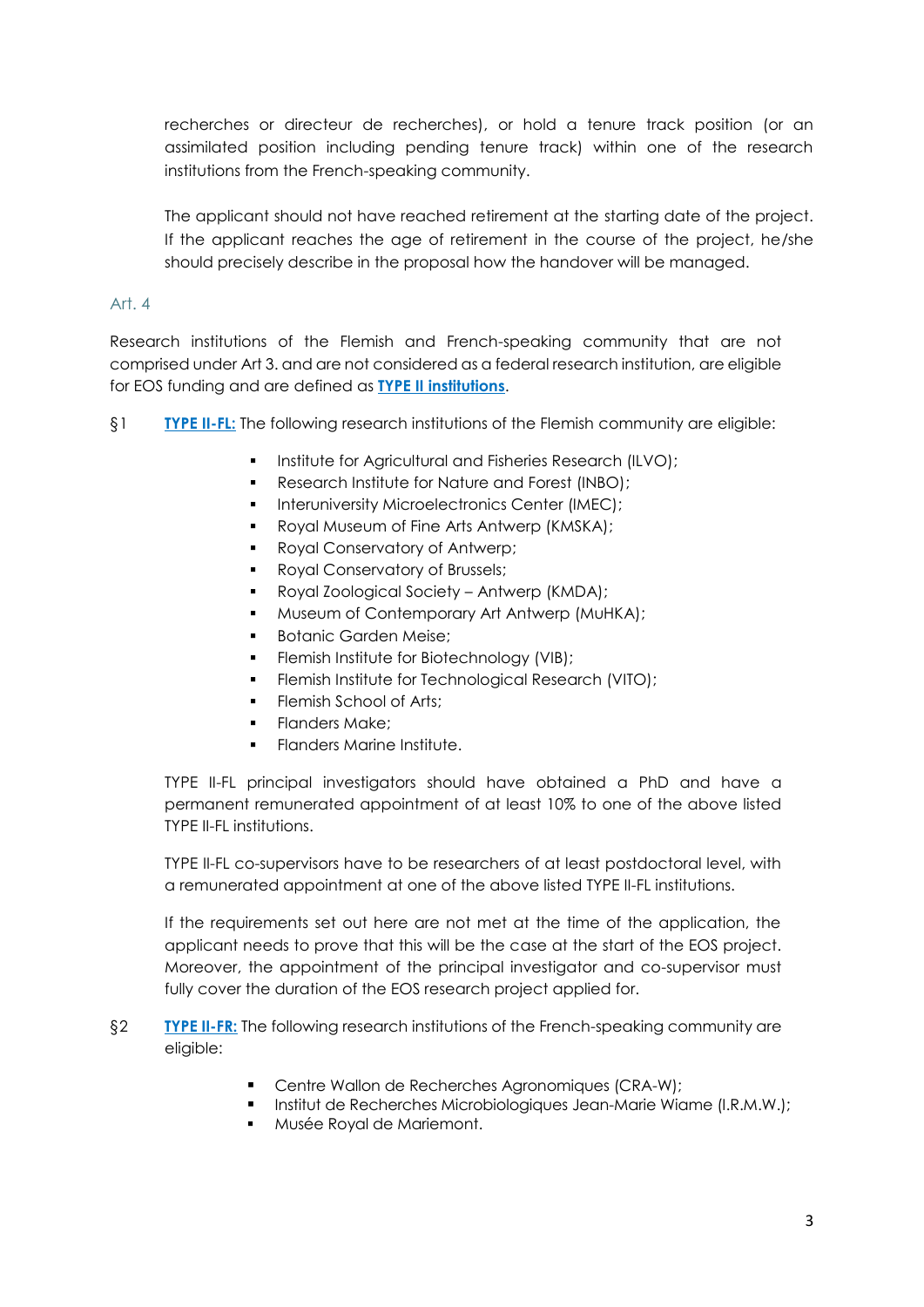TYPE II-FR principal investigators should have obtained a PhD and have a permanent remunerated appointment to one of the above listed TYPE II-FR institutions.

TYPE II-FR co-supervisors should have obtained a PhD and have a permanent remunerated appointment to one of the above listed TYPE II-FR institutions.

### Art 5

The federal research institutions listed below are eligible for EOS funding and are defined as **TYPE III institutions**:

Official Federal Research Institutions:

- State Archives of Belgium
- Royal Belgian Institute for Space Aeronomy
- Royal Belgian Institute of Natural Sciences
- **Royal Institute for Cultural Heritage**
- **Royal Meteorological Institute of Belgium**
- **Royal Museum for Central Africa**
- **Royal Library of Belgium**
- **Royal Museums of Art and History**
- **Royal Museums of Fine Arts of Belgium**
- Royal Observatory of Belgium
- Center for Historical Research and Documentation on War and Contemporary Society

Assimilated Federal Research Institutions:

- **•** Veterinary and Agrochemical Research Center
- National Institute of Criminalistics and Criminology
- **Scientific Institute of Public Health**
- **Royal Military School**
- **Belgian Nuclear Research Center**
- **•** Von Karman Institute
- Royal Museum of the Armed Forces and Military History

TYPE III principal investigators should have obtained a PhD and have a permanent remunerated appointment of minimum 10% to one of the above listed federal institutions.

TYPE III co-supervisors have to be researchers of at least postdoctoral level, with a remunerated appointment at one of the above listed federal institutions.

If the requirements set out here are not met at the time of the application, the applicant needs to prove that this will be the case at the start of the EOS project. Moreover, the appointment of the principal investigator and co-supervisor must fully cover the duration of the EOS research project applied for.

### Art  $6$ .

Any foreign research institution is also eligible for EOS funding and is defined as a **TYPE IV institution**.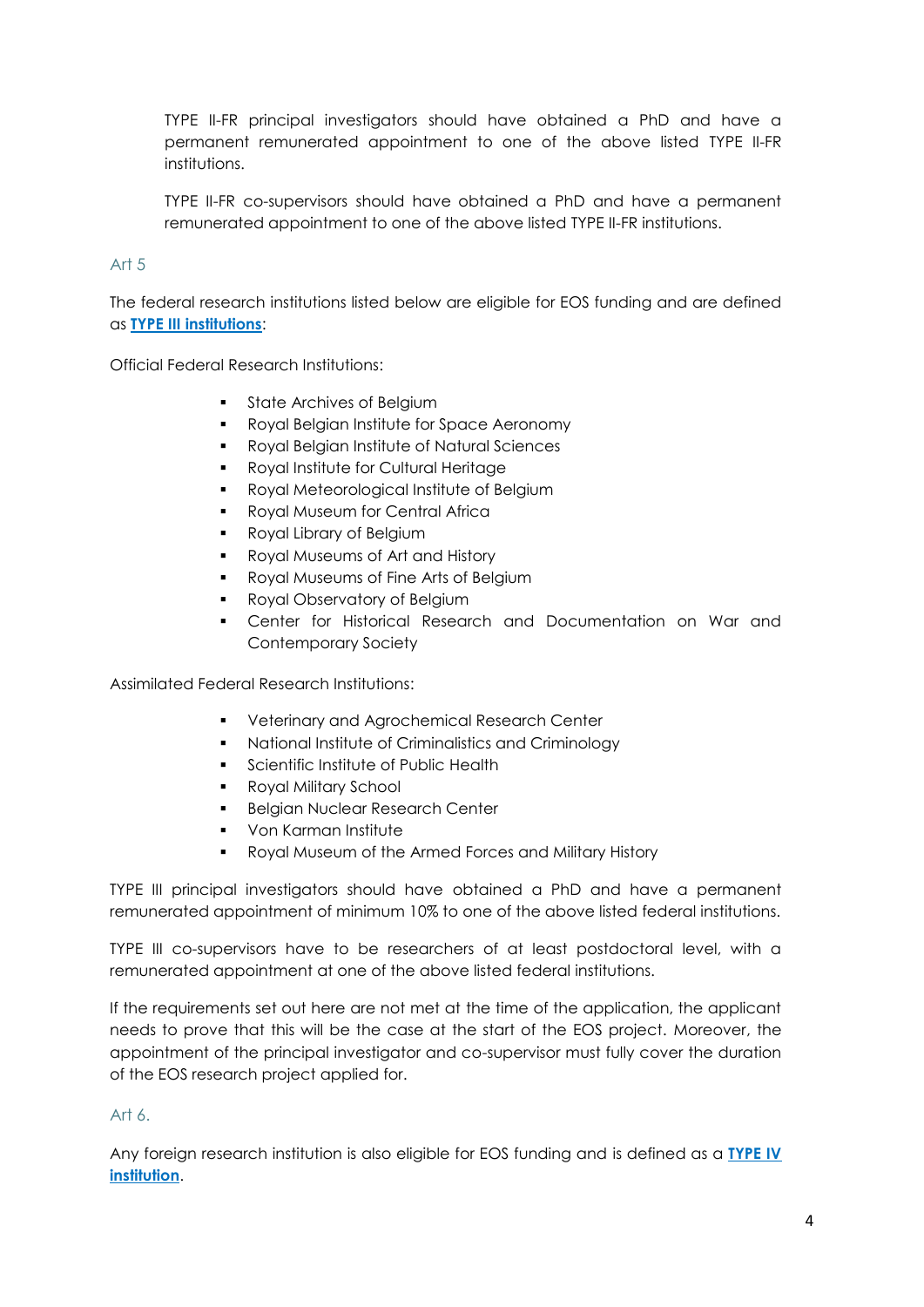TYPE IV principal investigators should have obtained a PhD and have a permanent remunerated appointment of minimum 10%.

TYPE IV co-supervisors have to be researchers of at least postdoctoral level, with a remunerated appointment.

If the requirements set out here are not met at the time of the application, the applicant needs to prove that this will be the case at the start of the EOS project. Moreover, the appointment of the principal investigator and co-supervisor must fully cover the duration of the EOS research project applied for.

## EOS Consortium

Art. 7

- §1. Each EOS consortium must include minimum three and maximum six research groups from TYPE I institutions. A research group is defined as a principal investigator together with his/her team involved in the project.
- §2. Each consortium must include at least one research group from a TYPE I-FL institution and one from a TYPE I-FR institution.
- §3 Each consortium must have a balanced composition:
	- In case the consortium consists of a total of four or less research groups from TYPE I institutions, the difference between the number of Flemish research groups (amount of TYPE I-FL) and the number of French-speaking research groups (amount of TYPE I-FR) can be only one.
	- If the consortium consists of more than 4 research groups from TYPE I institutions, the difference can be up to two.
- §4 In addition to the number of research groups from TYPE I institutions, each consortium may also contain up to two research groups belonging to TYPE II, III, and IV institutions.
- §5 Each research group, regardless of the TYPE of research institution the research group belongs to, may participate in only one EOS application.
- §6 At least one PhD student should be recruited by each community.
- §7 Each research group, regardless of the TYPE of institution the research group belongs to, has to appoint a principal investigator who meets the requirements as defined in the ELIGIBILITY section of this regulation.
- §8 Each consortium appoints one spokesperson-coordinator who must be affiliated to a TYPE I institution and must meet the requirements for a principal investigator as defined in the ELIGIBILITY section of these regulations.

## Agreement and contracting parties

Art. 8.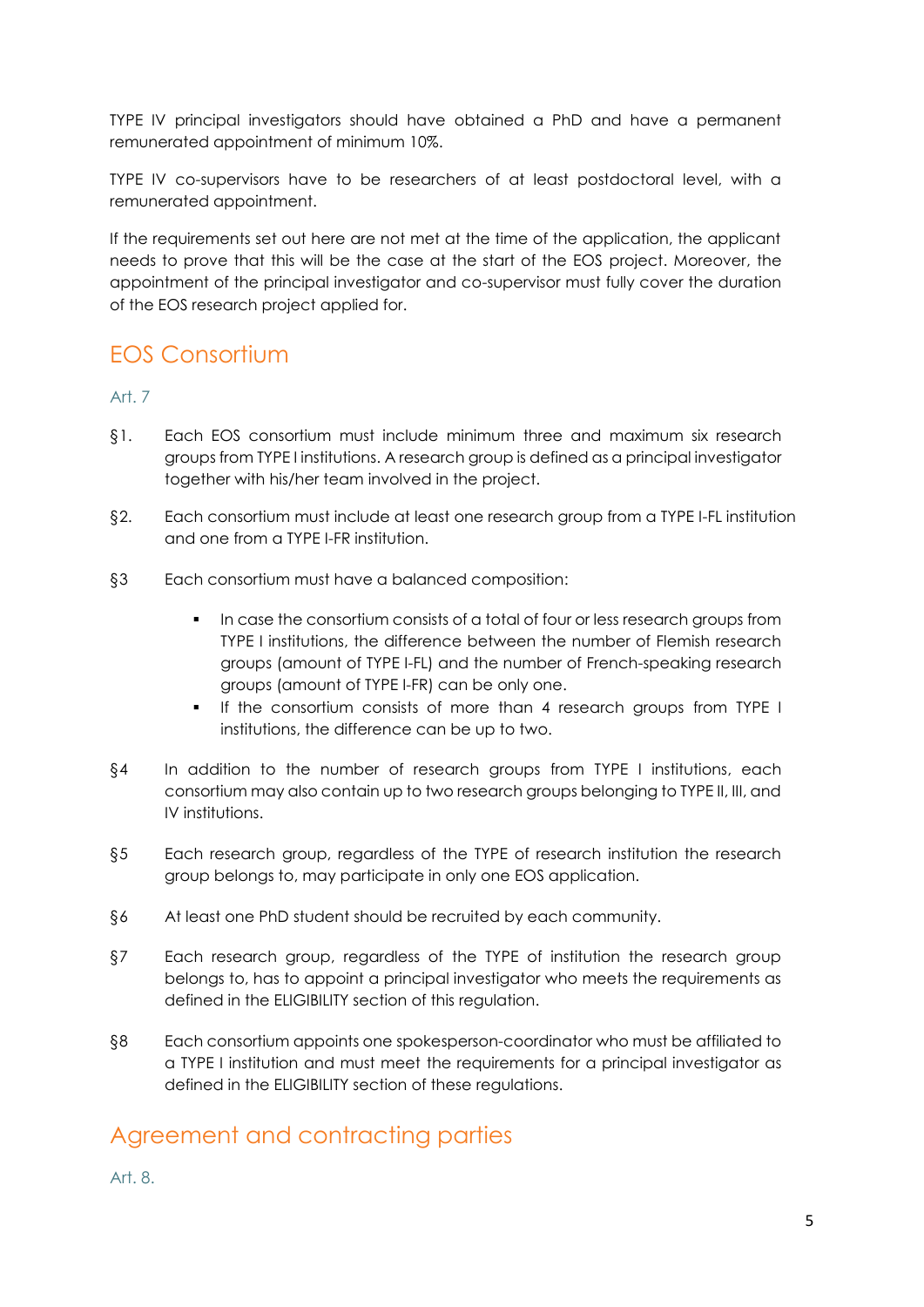§1. Each host institution involved in the approved EOS consortium, regardless of the TYPE of institution, and each principal investigator, must be included in the agreement: the contract shall stipulate all relevant provisions concerning the recruitment of staff, the administration of the EOS funding, and the ownership of the granted equipment.

§2. All contracting parties must meet the requirements set out in the section ELIGIBILITY of these regulations.

## **Applications**

### Art. 9.

EOS applications are to be submitted in English before the deadline by the spokespersoncoordinator through the online platform as indicated in the guide for applicants. The forms must be submitted no later than 4 April at 2pm of the year which precedes the first budgetary financial year for which the application is submitted. If this date falls on a Saturday or Sunday, the closing date is moved to the following Monday at 2pm.

## Evaluation

### Art. 10.

In a first phase of the ex-ante evaluation, the eligible applications will be assessed by specialized international reviewers who will write evaluation reports that will be sent to the spokesperson-coordinator for commenting during the rebuttal phase. The rebuttal letter containing the feedback of the spokesperson-coordinator on the assessment of the international reviewers should be submitted before the announced deadline through the online platform.

In a second phase of the ex-ante evaluation, the EOS research proposal, together with the review reports and rebuttal letter are assessed by a scientific evaluation panel consisting of 18 high level international (non-Belgian) experts. The scientific evaluation panel establishes a ranking of the EOS projects based on the excellence of the predefined evaluation criteria as mentioned in the guide for applicants.

In a third step, the FWO and F.R.S.-FNRS boards ratify the ranking of the scientific evaluation panel.

## Intellectual property rights

### Art. 11.

Upon approval of the EOS project, the EOS consortium has to engage in a partnership agreement including all research institutions involved in the consortium and stipulating the correct distribution of the intellectual property rights resulting from the EOS project.

## **Reporting**

### Art. 12.

The spokesperson-coordinator must submit the following scientific reports through the online platform that was used for the submission of the initial project: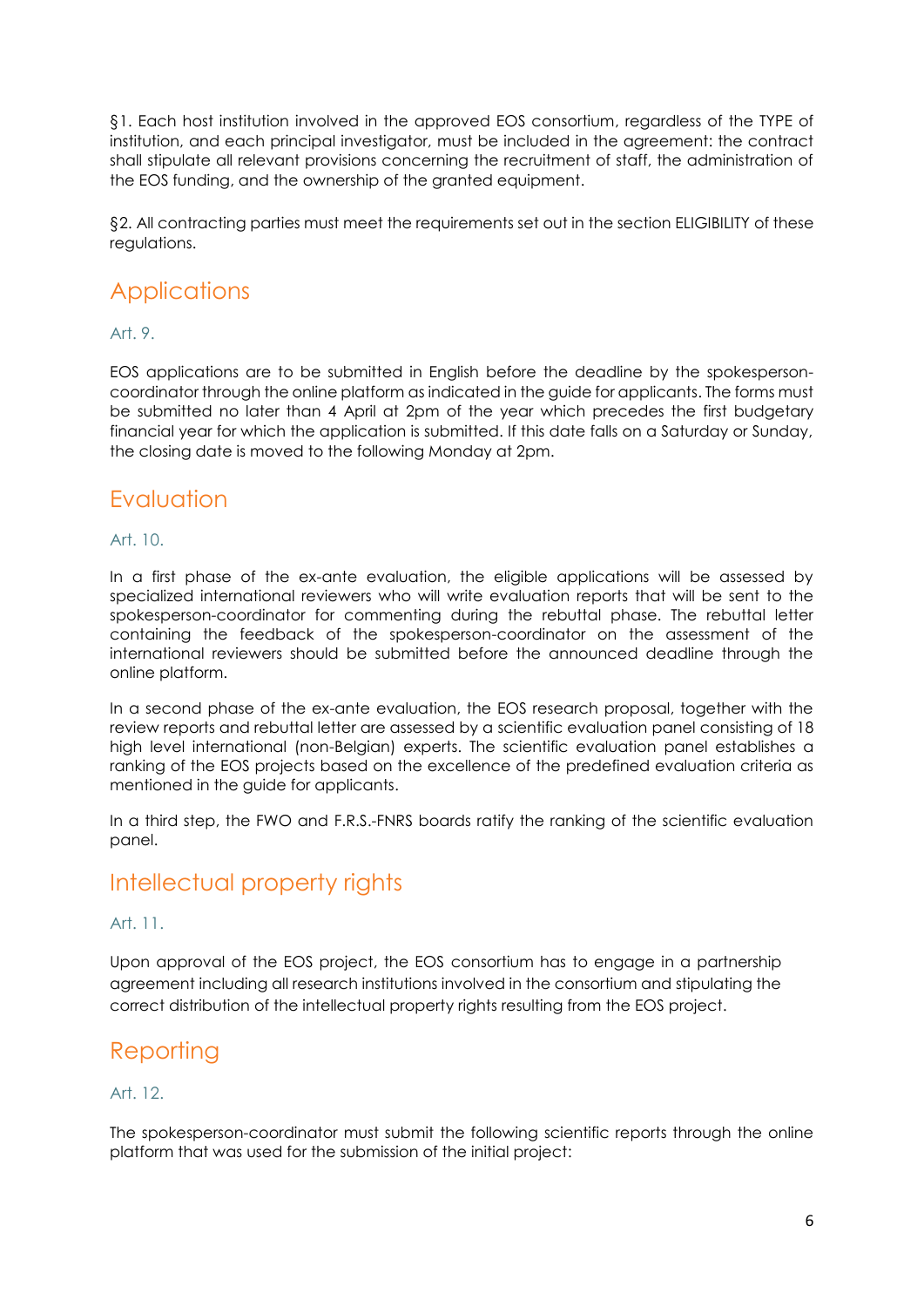- An intermediate report, indicating the progress status of the research and including the relevant list of scientific publications resulting from the EOS project during the third year of the agreement.
- A final report, indicating the outcome of the research and including the relevant list of scientific publications resulting from the EOS project within 6 months after completion of the project.

## Duration and modalities

## Art. 13.

The EOS research contract will have a duration of four years.

## Art. 14.

The EOS research shall include unilateral termination clauses, which shall in any case be accompanied by prior notice provisions.

## Art. 15.

By submitting an EOS research proposal, each included host institution, regardless of the TYPE of host institution, gives its consent for the following actions, in case the EOS proposal gets granted;

- The consent for the execution of the EOS research at their premises as described in the initial EOS proposal;
- The consent to all other researchers involved in the consortium to access their premises and perform the necessary EOS research as described in the initial EOS proposal.
- The consent to all other researchers involved in the consortium to use the equipment provided by the FWO/ F.R.S.-FNRS in the frame of the approved EOS proposal.

The spokesperson-coordinator must upload a standard consent form in the online submission platform, signed by all investigators and the heads of each institution involved in the EOS project, providing the above described consent for the execution of the EOS project.

## Art. 16.

The EOS funding is awarded exclusively for the execution of the approved EOS research projects, hence the principal investigators and co-supervisors shall use the EOS funding exclusively for this purpose. As soon as their use no longer meets this requirement, the funding or its balances - shall return to the concerned funding agency which provided the initial budget.

## Art. 17.

Any fundamental change to an ongoing EOS research project, content-wise or in the composition of the consortium, must be made the subject of an investigation, equal to that for a new application, and shall be included in an amendment to the agreement, that does not extend the original agreement. Any partial modification of the research project, as well as any change in the planned expenditure, is subject to prior approval by both the FWO and F.R.S.- FNRS.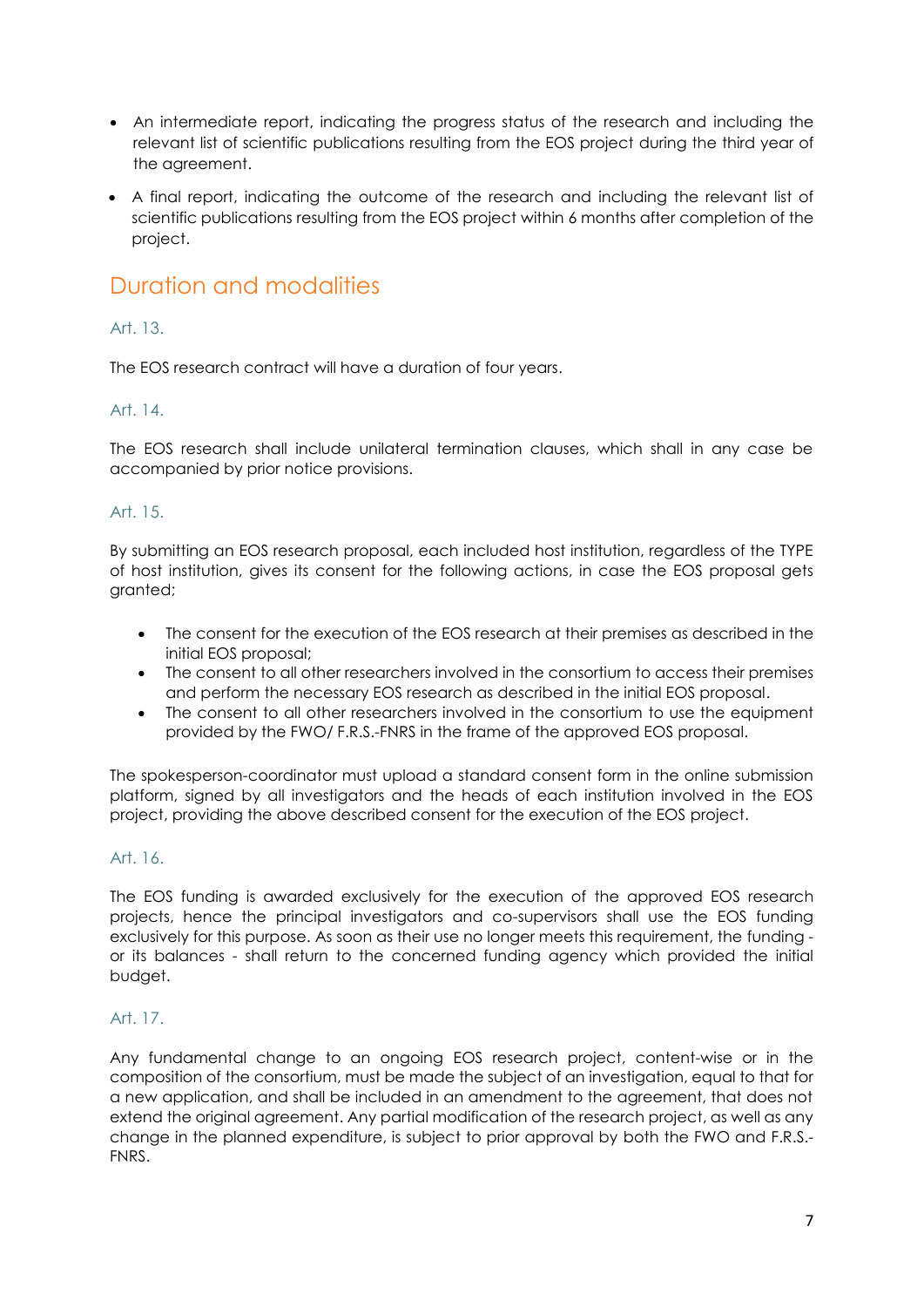## Cost categories

Art. 18.

§1. Each EOS consortium may apply for a yearly total consortium budget of minimally €450.000 to maximally €1.000.000.

§2. Each research group from a TYPE I institution must apply for a yearly budget of minimal €120.000

§3. Each TYPE I institution may apply for a yearly budget of maximally €700.000.

§4. The difference between the total requested budget of the Flemish research groups of TYPE I-FL and TYPE II-FL institutions and the total requested budget of the French-speaking research groups of TYPE I-FR and TYPE II-FR institutions cannot exceed 20%.

§5. The board of FWO and F.R.S.-FNRS can allocate up to 10% of the total budget of an EOS project to all included TYPE II, TYPE III and TYPE IV host institutions, respecting the limits laid out in Art. 18§1.

## Art. 19

§ 1. For the execution of EOS research projects, the FWO and F.R.S.-FNRS may grant funds for three categories:

- **Category 1: staff**
- **Category 2: operating costs and consumables**
- Category 3: equipment

Upon request, these funds can be transferred from the 1st category to the 2nd category and vice versa but not to the third category.

§ 2. The scientific evaluation panel can, if necessary and whenever scientifically motivated, reduce the requested budget with a maximum reduction of 20%. However, they cannot increase it and they must respect the upper and lower limits specified.

§ 3. Remunerated spokesperson-coordinators, principal investigators and co-supervisors are not allowed additional remuneration from the approved EOS project.

## STAFF AND CONSUMABLES

### Art. 20.

§ 1. The following costs can be charged, provided they are specified in the original application:

- a. Staff costs of scientific or technical employees;
- b. Normal consumables required for the execution of the EOS project;

c. Fees for job students, pollsters and expenses resulting from the invitation of a guest researcher in the research department;

d. Small equipment of less than €20.000 per unit, required for the project;

e. Fees for study stays and participation in conferences abroad provided they are in line with the awarded research project;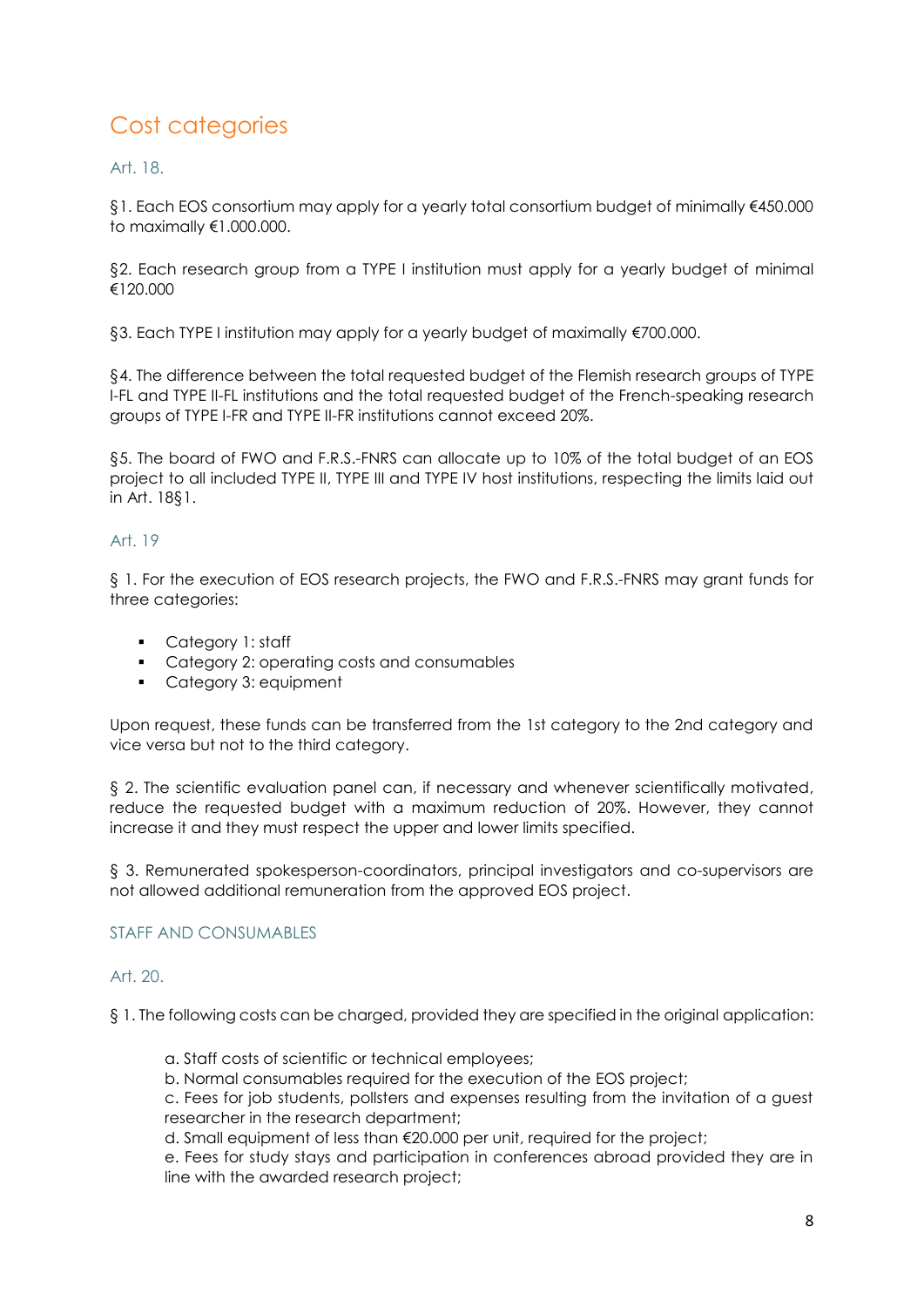f. Access to and dissemination of research results will be funded according to the respective rules of F.R.S.-FNRS and FWO;

g. Travel costs in Belgium and travel costs to and from the foreign partners included in the consortium;

h. Use of super computer infrastructure;

I. Only for the coordinator-spokesperson; coordination costs for the consortium are allowed up to 5% of the total EOS consortium budget.

§ 2. Staff costs can only be justified if:

- The recruitment of staff is included in the original application;
- The staff were recruited under an employment contract or a grant agreement for the appointment of a PhD or postdoctoral fellow by the host institution;
- In the case of an appointment based on a grant, the grant is subject to social security tax.

§ 3. Positive balances of the awarded staff and consumables funding can be used for the justification of costs as stipulated in  $\S 1$ , for up to one year after the end date of the contract for staff costs and up to two years for consumables.

### Art. 21.

§1 If, under the terms of contracts supported by the FWO and F.R.S.-FNRS, the principal investigators are allowed to recruit staff, it is recommended that the host institutions apply the provisions of the Code of Conduct for the Recruitment of Research, as published in 2005 by the European Commission, together with [the European Charter for Researchers.](http://www.fwo.be/CMSDownload.aspx?ID=ab7ffd8d-3a39-498e-b61f-7d1f43bb253c&L=nl) Furthermore, all appointments must comply with the applicable legal provisions and in accordance with the compensations and regulations in force at the host institution (and therefore in the large majority of cases in accordance with the system applicable at the universities in the concerned Flemish and French-speaking community) as regards the hierarchy of grades, the requirements for recruitment and promotion, and the remunerations. The host institutions may impose additional requirements if deemed necessary.

§2 For TYPE I-FL and II-FL institutes: Scientific staff must meet the requirements to enroll for a PhD at a university in the Flemish community or hold a PhD by thesis or a degree or certificate recognized as equivalent by law or in accordance with European Union directives or a bilateral agreement, in compliance with the provisions of the Flemish Codex on Higher Education of 11 October 2013, Art. V 20.

For TYPE I-FL and II-FL institutes: The host institution shall each year before 15 March of the following year, submit to FWO a list containing an overview of the staff working on the various EOS projects. The list is broken down by project/budget and includes the following information: surname, first name, date of birth, nationality, date of start of employment, date of end of employment, employment percentage, type of contract, statute (BAP - PhD fellow, BAP – WM, ATP…) and highest degree obtained, and a certificate of the host institution stating that the scientific staff meet the applicable requirements. Staff expenditure under FWO research projects that does not meet these requirements, shall be rejected.

For TYPE I-FR and II-FR institutes: Scientific staff recruited in the frame of an EOS project must meet the requirements presented in the rules of the regular Projet De Recherches (PDR) calls.

For institutes of TYPE III and IV: Scientific staff must meet the requirements that apply at their granting funding agency.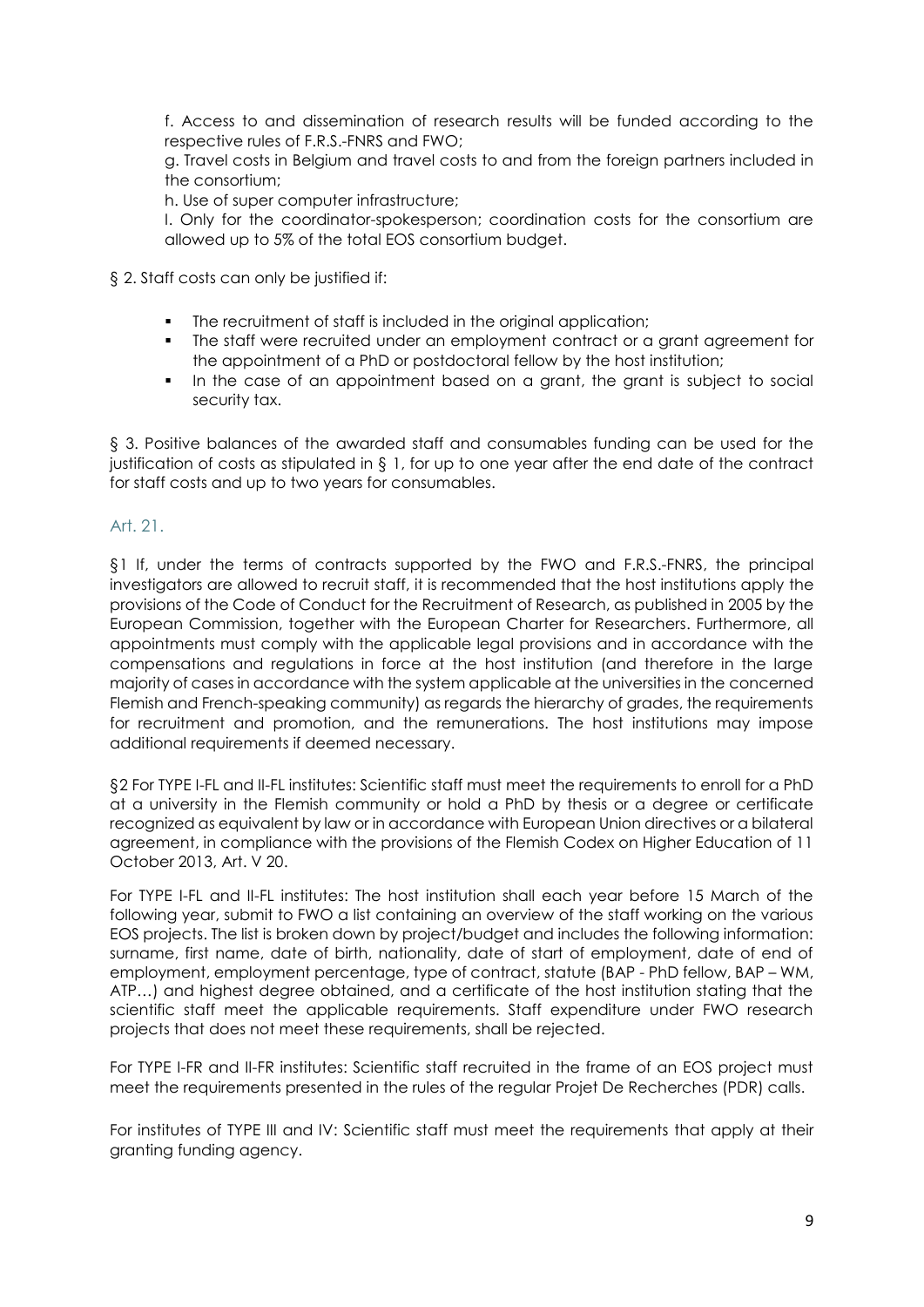§3 As far as possible within the project objectives, the research shall be organized so as to enable predoctoral researchers to obtain a PhD.

#### EQUIPMENT

#### Art. 22.

§1. Only the equipment that is needed for the project and that is specified in the approved application, can be charged to this category.

§2. TYPE IV research groups are not allowed to request equipment.

§ 3. Each research group from TYPE I, II and III institutions can apply for a maximum amount of €150.000 for equipment during the entire EOS project, respecting the budget limits set out in Art 18. The total cost for equipment can amount up to €300.000 per EOS consortium. Applying for matching funding up to €150.000 per research group is possible.

§4. Operating costs, consumables and staff costs cannot be charged to the equipment category.

§5. Expenses are accepted if they are dated during the contracted project duration and can no longer be accepted after the official end date of the EOS project.

#### Art. 23.

§1. All materials purchased with the EOS budget, shall become the property of the university or the scientific research institute to which the principal investigator spending the concerned EOS budget is affiliated.

§2. The institutions undertake to keep the concerned material at the disposal of the researcher for the time that is needed to complete the EOS research for which the budget was awarded. Moreover, it undertakes to neither sell nor lend out the material without prior permission of the concerned funding agencies.

### **Overheads**

### Art. 24.

If allowed by the government, overheads can be paid to the host institutions in accordance with guidelines to be laid down by the respective governments and the funding agencies FWO and F.R.S.-FNRS. Apart from these overheads, the following items shall not be charged to an EOS project budget:

- costs of renting, heating, lighting and maintaining premises and furniture, as these are costs that are normally to be borne by the host institution;
- management or administration costs.

## Payment - justification - audit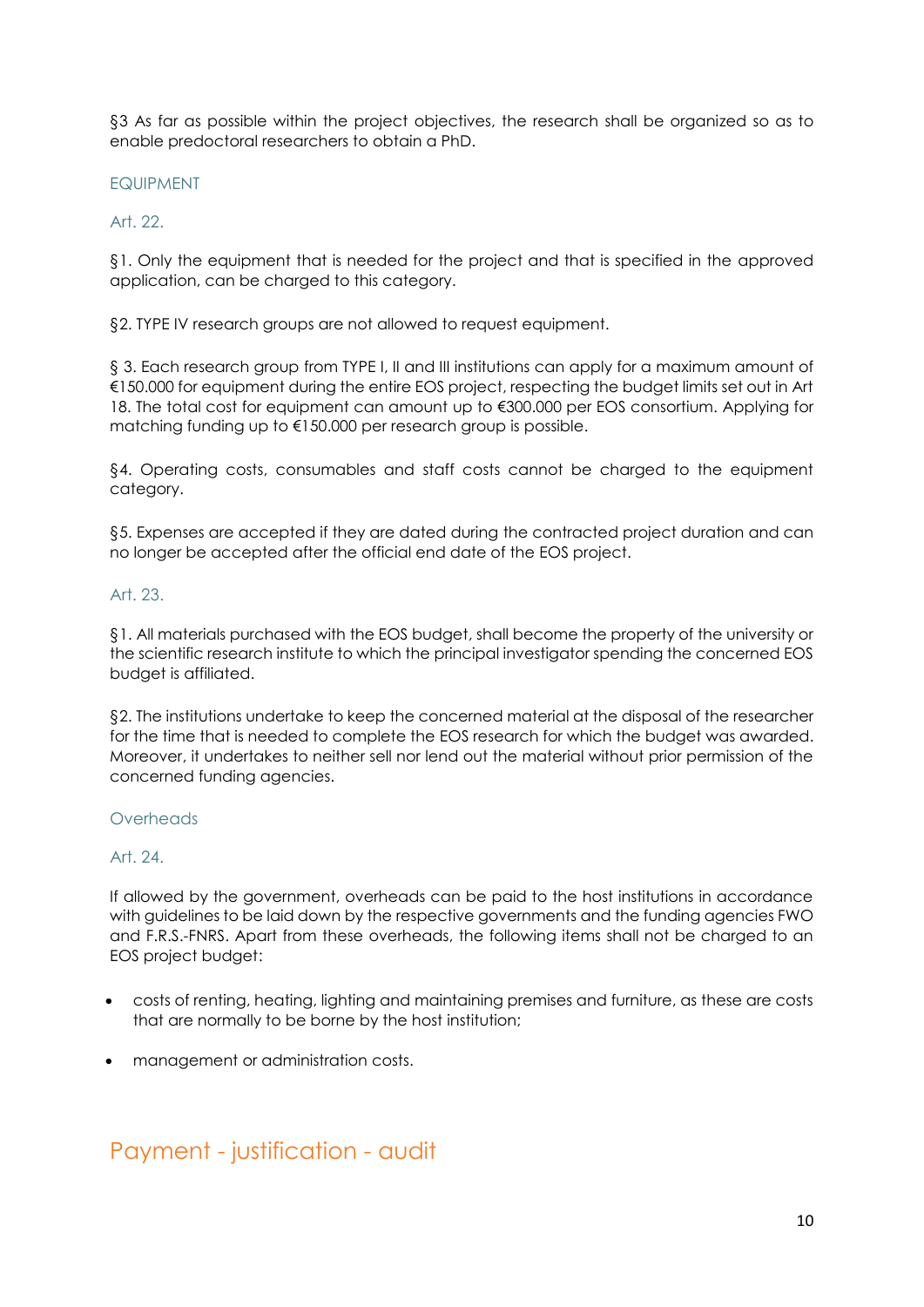### Art. 25.

#### Financial report (reporting) - payment

For the financial reporting and payment, the respective rules of the funding agency (FWO or F.R.S.-FNRS) which covers the costs and is included as a contracting partner in the consortium contract, apply.

For FWO, article 17 § 2. 5th paragraph and article 23 from [the regulations for regular FWO](http://www.fwo.be/en/fellowships-funding/research-projects/research-project/regulations-for-research-projects/)  [research projects](http://www.fwo.be/en/fellowships-funding/research-projects/research-project/regulations-for-research-projects/) apply.

For F.R.S.-FNRS, the rules of the regular PDR calls apply.

Art. 26.

#### Justification/audit

For the justification and audit, the respective rules of the funding agency (FWO or F.R.S.-FNRS) which covers the costs and is included as a contracting partner in the consortium contract, apply.

For FWO article 24 from [the regulations for regular FWO research projects](http://www.fwo.be/en/fellowships-funding/research-projects/research-project/regulations-for-research-projects/) apply.

For F.R.S.-FNRS, the rules of the regular PDR calls apply.

#### Art. 27.

Non-submission or late submission of the reports and certificates, as referred to in articles 25 and 26, will result in suspension of the payments.

## General financial provisions

#### Art. 28.

Under no circumstances can expenditure be charged to grants awarded for future financial years. This also implies that invoices dated before the start date of the contract shall not be accepted.

#### Art. 29.

The financial management of the awarded budget is entrusted to the accounting department of the concerned institution, regardless of the TYPE of institution, to which the different principal investigators are affiliated.

#### Art. 30.

The financial year begins on the 1st of January and ends on the 31th of December.

## Final provision